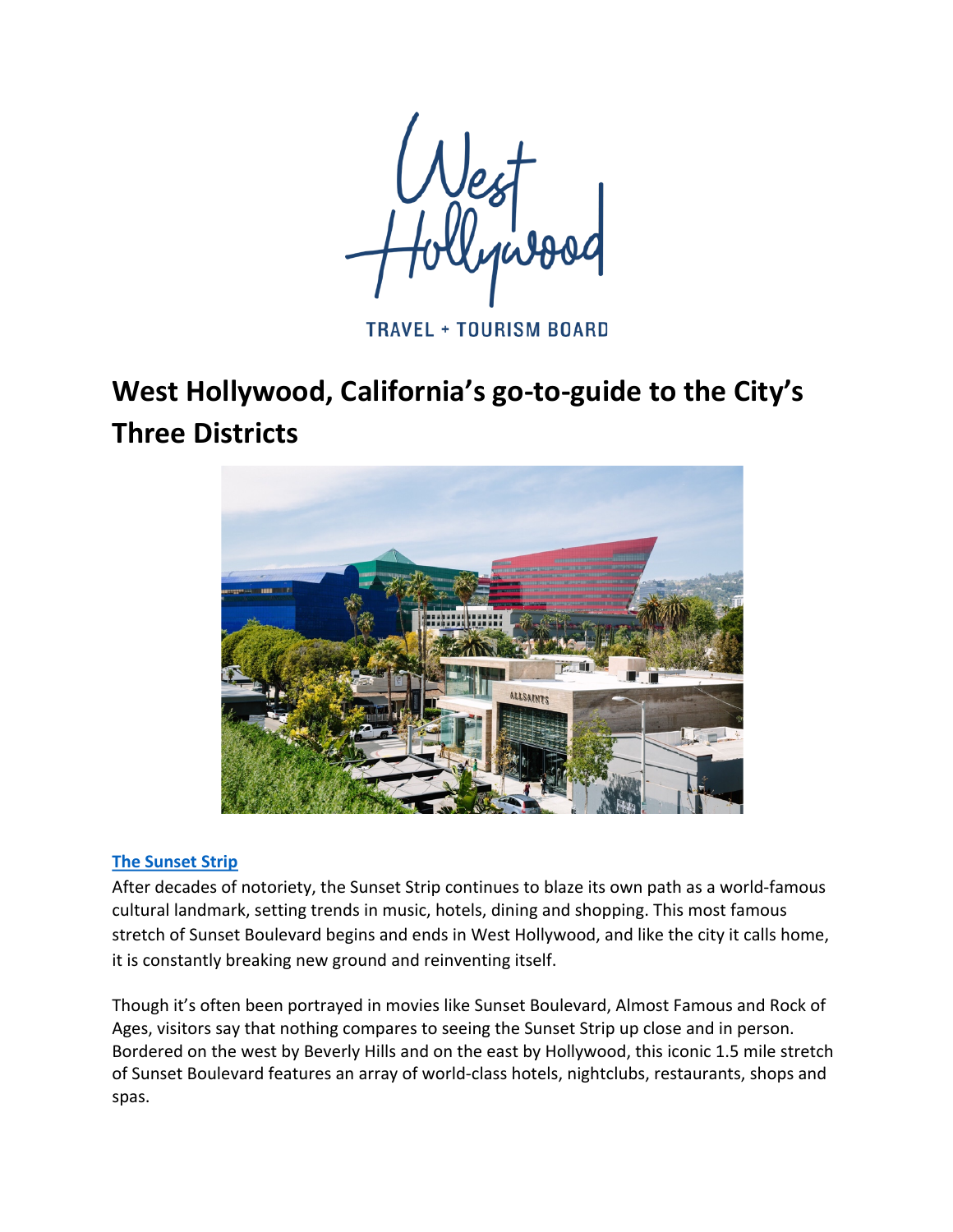Through the years, the Sunset Strip has seen it all, starting with the seedy glitz of the 1920s, when Prohibition fueled the rise of nightclubs and speakeasies. Because West Hollywood was not yet an incorporated city, this strip of Sunset Boulevard was lightly policed, making the Strip the perfect playground for the rebellious denizens of early Hollywood. By the 1940s, swanky nightclubs like Ciro's, Trocadero and Mocambo reigned supreme, attracting A-list celebrity clientele like Marilyn Monroe along with less savory characters like gangster Bugsy Siegel, who called the Strip his stomping grounds.

In the 1960s, the Sunset Strip became the major gathering place for the counterculture movement in Los Angeles. Janis Joplin, Jimi Hendrix and Jim Morrison were fixtures of the Strip and the surrounding West Hollywood landscape. The Whisky a Go Go introduced go-go dancers to the U.S. and propelled The Doors—who at the time were the club's house band—to fame and notoriety. The Strip continued to be a major focal point for the punk rock and new wave scenes during the late 1970s, and it also became ground zero for the colorful glam metal scene, hosting bands like Mötley Crüe, Guns N' Roses and Poison throughout the 1980s.

The Sunset Strip continues to launch new artists and attract crowds to legendary music venues like The Roxy Theatre, Whisky a Go Go and The Viper Room. Meanwhile, swank hotel bars such as Tower Bar at the Sunset Tower Hotel and Skybar at Mondrian LA boast some of the most popular and exclusive hideaways on the Strip.

The Strip isn't all nightlife though; daytime visitors will enjoy the high-end shopping and al fresco dining of Sunset Plaza, one of the hottest places to "see and be seen" in Los Angeles. Experience the area entirely on foot, taking in the fabulous Southern California sunshine and spectacular city views. See why visitors are drawn from around the world to this eclectic destination.

Did you know?

- Literati lovers rejoice. Book Soup is the largest independent bookstore in the area, openings its doors in 1975, with over 60,000 titles. Tucked just behind is Mystery Pier Books, home to collectible First Edition books
- The Sunset Tower Hotel was once an apartment building that old Hollywood stars like Marilyn Monroe, Bugsy Siegel, Frank Sinatra and John Wayne (who kept his cow on his balcony) called home.
- The Las Vegas Strip was named after the Sunset Strip.
- Sunset Strip boasts tall billboards that are second only to Times Square in size and cost.

## **Santa Monica Boulevard**

West Hollywood has never been known for following trends. It's known for setting them, and nowhere else is this more apparent than on Santa Monica Boulevard.

This eclectic thoroughfare, which was once an industrial strip of road dotted with film studios as well as the Los Angeles Pacific Railway, connects the east side of Los Angeles with the Pacific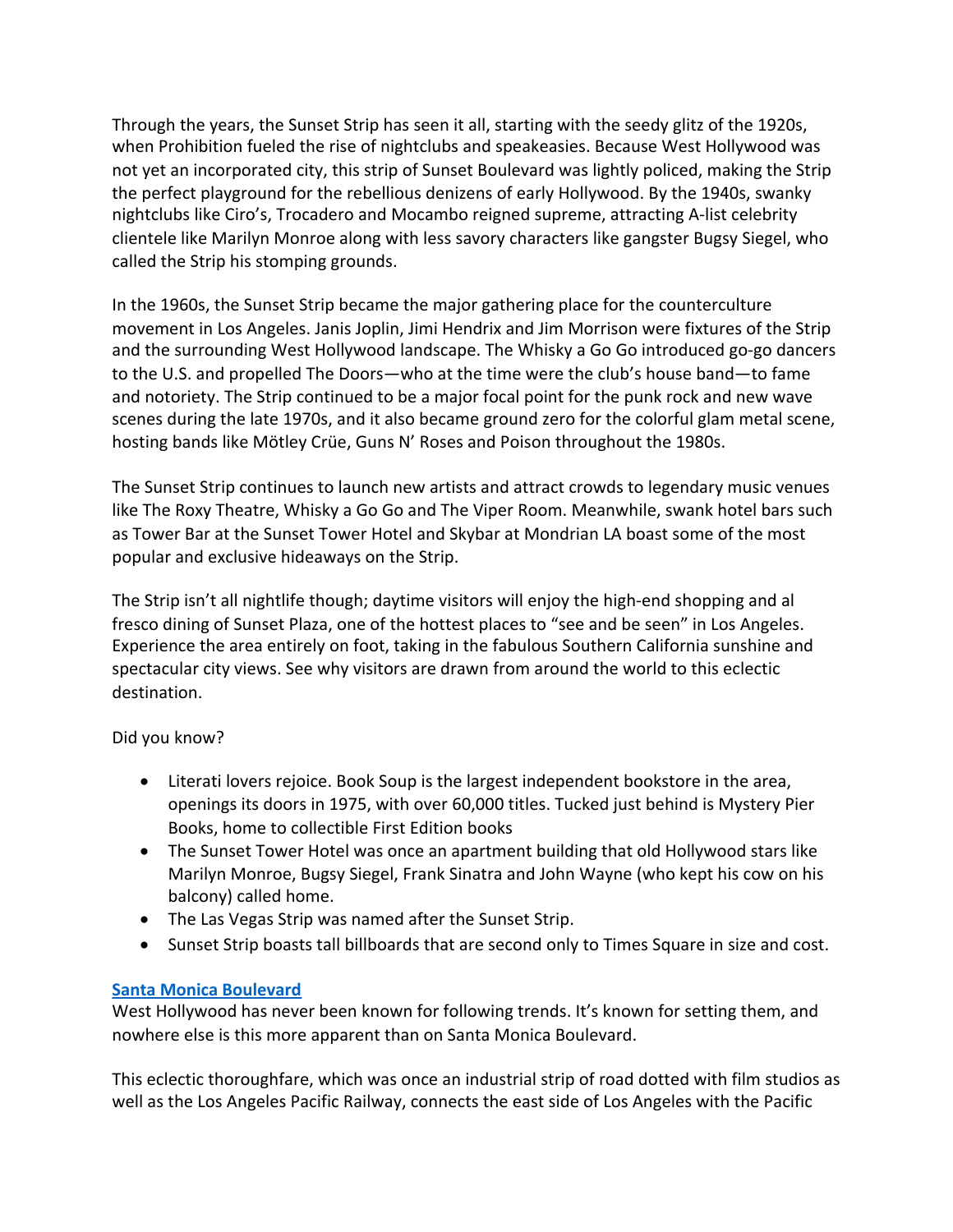Ocean, passing through Hollywood, West Hollywood, Beverly Hills, Century City, West LA and ending in Santa Monica. And while this street goes through various personas as you head in either direction, nowhere is Route 66 more diverse, fun or pedestrian-friendly than the 2.9 mi/4.7 km stretch that runs through West Hollywood.

Route 66 was America's main road in the 1950s for travelers heading west, and today, you can still see signage for Route 66. West Hollywood's portion of "The Boulevard" runs from La Brea Avenue on the east to Doheny Drive on the west. On Santa Monica Boulevard's eastern side, visitors can check out local favorite bars and restaurants such as Laurel Hardware, No More Heroes, The Hudson, Harlowe Bar and the James Beard Award-nominated "seafood shack" Connie and Ted's.

Heading west, you arrive in the heart of West Hollywood and discover unique celebrityfrequented restaurants, eclectic boutiques, coffee shops, gyms and bookstores. With the rainbow flags along The Boulevard, this area is where you see firsthand the guiding principle on which West Hollywood was built: the freedom to be yourself and to live life your own way. Santa Monica Boulevard is home to the most popular gay and lesbian scene in Los Angeles, with popular gay nightclubs like The Abbey, Flaming Saddles, Micky's, Fiesta Cantina and Revolver. From upscale to laid-back, anyone fits in when you're experiencing Santa Monica Boulevard in West Hollywood.

## Did you know?

- Walk Score, a company that maintains a public-access walkability index of any place in the United States, Canada and Australia, has named West Hollywood the "Most Walkable City in California" with a score of 91.
- The Pride Parade on Santa Monica Boulevard is the second-largest event in Los Angeles County, second only to the Rose Parade.
- The city approved permanent rainbow crosswalks. Installed in 2012, the crosswalks, painted in the rainbow colors of the LGBT flag, represent gay pride and LGBT rights and can be viewed on Google Earth
- The beginnings of Hollywood can be traced back to the United Artists movie studio in the 1930s on Formosa Avenue and Santa Monica Boulevard. Today, this studio is known as The Lot and is home to Oprah Winfrey's OWN television empire.
- The Historic club the Troubador on Santa Monica Boulevard, played host to Elton John's first U.S. concert and continues to house both indie bands and bigger acts like Coldplay and The Cure.

## **West Hollywood Design District**

Experience the West Hollywood Design District, the heart of high-caliber design, fashion, art, dining, beauty and more. Located at the intersections of Melrose Avenue, Beverly Boulevard and Robertson Boulevard, the West Hollywood Design District offers a distinct mix of global designer flagships, local boutiques, art galleries, interior design showrooms and chic eateries.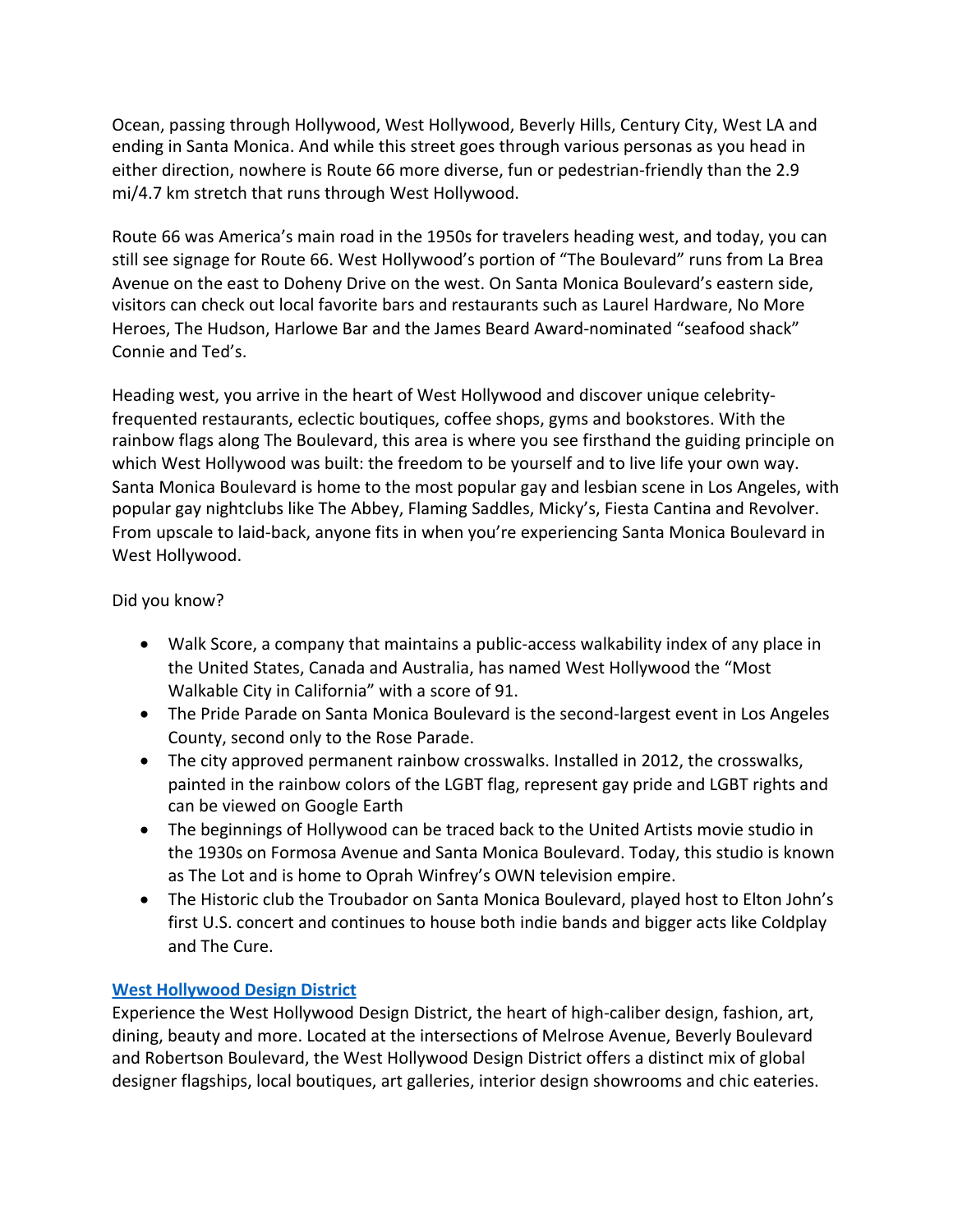This walkable district is an unrivaled international destination for design savvy professionals and sophisticated shoppers alike.

Back in the 1950s, the neighborhood held only a handful of shops, studios and cafés catering to the design trade, and Ed's Coffee Shop was the place to meet fellow designers over a toasted ham sandwich and a cup of joe. Later, in the 1960s, businesses like Phyllis Morris Originals became "designers to the stars" and brought more and more style-seekers into the area, slowly transforming it into one of the most distinguished design districts in the country. As more design trade resources opened their doors, the influx of artists, dressmakers, upholsterers, dancers and musicians fleshed out the bohemian spirit of the burgeoning design district.

Home to more than 200 of the world's finest art galleries, furniture designers, fashion boutiques, salons and spas, alfresco cafés and fine restaurants, West Hollywood Design District is known worldwide for its impeccable selection of luxury products, services and experiences for those seeking the very best. Trends start here, with a unique mix of world-renowned fashion retailers including Christian Louboutin, Moschino and Stella McCartney, and a mix of local favorites including H. Lorenzo (H-L-N-R), Jenni Kayne, The Elder Statesman and Maxfield.

The West Hollywood Design District offers both the professional and amateur designer a wealth of high-design inspiration. Interior design showrooms such as Christopher Guy, Dennis & Leen, Design Within Reach, Rose Tarlow Melrose House, and RH West Hollywood emphasize the impact of the district on the design world. Art galleries including M+B Gallery, Louis Stern Fine Art and Art Angels also have a significant role in the Los Angeles art scene.

When you're ready for a break, enjoy the organic coffee and people-watching at the trendy and hip Alfred Coffee {In the Alley} or eco-friendly coffee roaster Verve. Other great restaurants in West Hollywood Design District to wind down your day include the chic and elegant Cecconi's, vegan Mexican hot spot Gracias Madre, reality show hotspot SUR Restaurant and the intimate and classic Craig's.

Spend a day in the West Hollywood Design District and experience firsthand the quality, style and service that make this the premier West Coast design district.

## Did you know?

- Hollywood's leading ladies don't just shop for themselves here, West Hollywood Design District holds two luxury baby boutiques—Petit Tresor and Couture Kids on Robertson both popular among celebrity moms.
- West Hollywood Design District is also host to an exquisite selection of spas and salons including BENJAMIN, Andy Lecompte Salon and Shape House, making it the perfect onestop beauty destination for celebrities and visitors alike.
- Musicians, actors, artists, clothes lovers and collectors all flock to Maxfield on Melrose to find the chic, the unusual and the outstanding. Maxfield was the first US location to sell the first-ever Apple Watch in 2015.